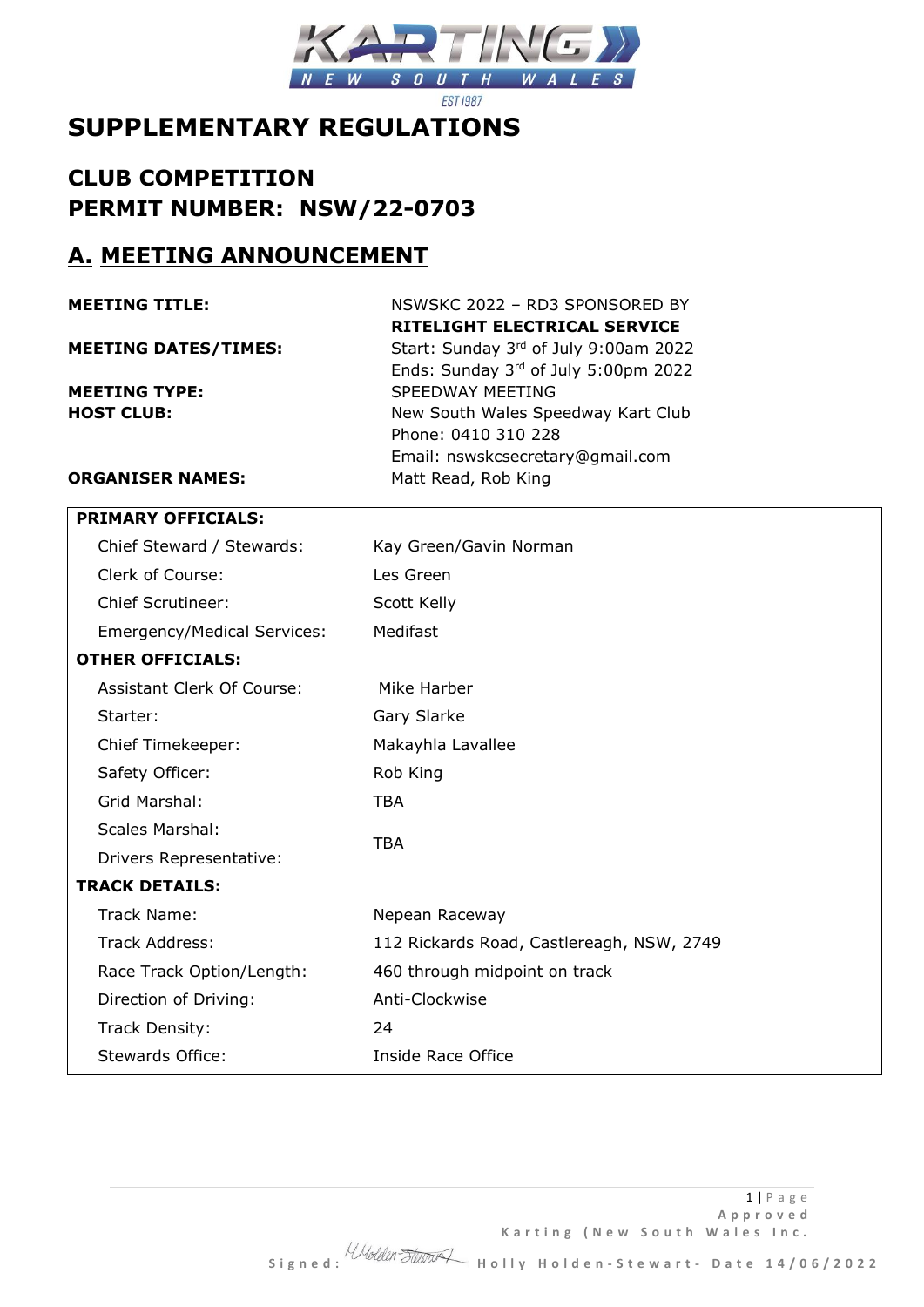

## **B. MEETING ENTRY**

## **ENTRIES:**

| Entries Open:         | Tuesday the $14th$ of June 2022 at 2:00pm             |
|-----------------------|-------------------------------------------------------|
| <b>Entries Close:</b> | Thursday the 30 <sup>th</sup> of June 2022 at 11:59pm |
| Late Entries:         | YES.                                                  |
|                       |                                                       |

Late Entries Close: Sunday the  $3<sup>rd</sup>$  of July at 8:30am

#### **COMPETITION CLASSES:**

| <b>Competition Group</b> | <b>Classes to Compete</b> | <b>Weight Divisions</b> | <b>Starts</b> |
|--------------------------|---------------------------|-------------------------|---------------|
| Speedway Novice &        | Speedway Novice           | N/A                     | Rolling       |
| Rookies                  | Speedway Rookies          | N/A                     |               |
| Speedway Junior          | Speedway Junior           | Mid                     | Rolling       |
| Speedway KT Modified     | Speedway KT Modified      | Light                   | Rolling       |
| Speedway KT Modified     | Speedway KT Modified      | Heavy                   |               |
| Speedway Pro Standard    | Speedway Pro Standard     | Light                   | Rolling       |
| Speedway Pro Open        | Speedway Pro Open         | Light                   | Rolling       |

Note: Competition Classes can be run as individual Weight Divisions, but may combined into Competition Groups, if less than 3 Entries are received for each Division and numbers remain within the maximum Track Density.

Classes with Less than 3 competitors will NOT class as a championship round and points will not be include in the 2022 NSWSKC Championship.

### **ENTRY FEE(S):**

The Entry Fee for each Class / Division at this Meeting including GST is as follows:

| Novice, Rookies & Juniors:    | \$90.00 |
|-------------------------------|---------|
| Seniors:                      | \$90.00 |
| <b>Senior Second Entries:</b> | \$70.00 |
| Late Entry Surcharge          | \$10.00 |

## **ENTRY PROCEDURE:**

Each Entry for this Meeting may be made using the KNSW MyKarting™ Portal. Payment of the Entry Fee can be made as follows:

Via the Portal - Using your Credit Card: Visa, Mastercard or by EFT (Direct Deposit). At the Track - Cash.

## **NSW Speedway Kart Club, BSB: 112-879, ACC No: 039322091 (Always use your Licence**

**number for reference). For any credit card payments, a processing Fee of \$2.00 will apply.**

## **C. MEETING FORMAT**

## **FORMAT OF GROUP/CLASS/DIVISION RACING:**

| Practice   | 2 - 4 Laps - That will be combined with the first heat |                                    |
|------------|--------------------------------------------------------|------------------------------------|
| Qualifying | N/A                                                    |                                    |
| Race       | Laps                                                   | <b>Grid Determination</b>          |
| Heat 1     | 12                                                     | Random drawn Grid                  |
| Heat 2     | 12                                                     | Reverse of Heat 1                  |
| Heat 3     | 12                                                     | Highest Points Start from the rear |
| Final      | 20                                                     | Highest Points Start from Pole     |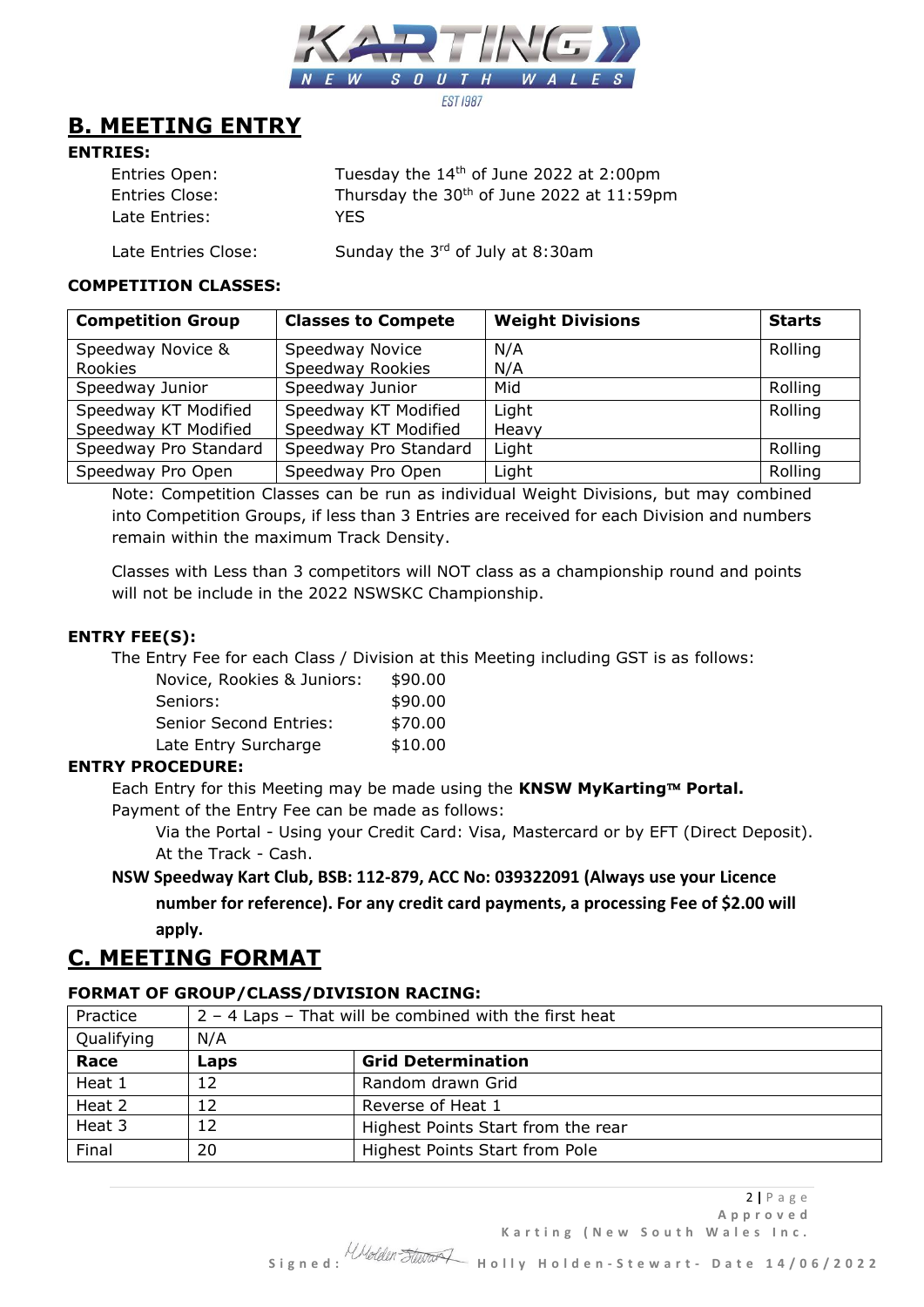

## **POINTSCORE SYSTEM:**

☒ Custom points system 1 (25,23,21,19,17,15,13,11,9,7,5,3, and 1 thereafter) DNS, DNF, DSQ will receive Zero points.

## **TROPHIES & PRIZES:**

Trophies will be awarded to the first three (3) places in each Class/Division raced on the day, based on the total points from all Races in the class. If the places are tied at the end of the days final race. The tie breaker will be the driver that finishes highest in the final race will be rewarded with the win. Other prizes and awards may also be presented at the discretion of the Club/Organiser.

## **D. MEETING TIMETABLE**

| <b>DATE</b><br>DAY / | <b>TIME</b>        | <b>ACTIVITY / COMMENTS</b>                               |
|----------------------|--------------------|----------------------------------------------------------|
| Sunday 3rd of July   | 7:00am             | Track Gates open                                         |
| 2022                 |                    |                                                          |
|                      | 7:30am             | Race Entries open                                        |
|                      | 8:00am             | Canteen opens                                            |
|                      | 8:30am             | Close of entries & confirmations                         |
|                      | 8:30am             | Scrutineering open                                       |
|                      | 9:00am             | Drivers Briefing                                         |
|                      | 9:20am             | Track Walk                                               |
|                      | 10:00am            | OLT If required                                          |
|                      | 10:00am            | Racing commences                                         |
|                      | $1:00$ pm          | (Approx.) Lunch Break & Come & Try Session               |
|                      | 1:30 <sub>pm</sub> | Racing continues                                         |
|                      | 3:00 <sub>pm</sub> | (Approx.) Racing completed                               |
|                      | 4:00 <sub>pm</sub> | (Approx.) Presentation (Must be minimum of 30 mins after |
|                      |                    | Racing completion)                                       |

## **E. MEETING CONDITIONS**

## **CONTROL FUEL:**

Control Fuel Won't be used at this Meeting.

All Classes will use Premium 98 Unleaded fuel only.

The Fuel may be purchased up to two days prior to the Meeting.

Proof of purchase of the fuel must be retained and produced to the Chief Scrutineer if required. **RACE RECEIVERS:**

Race Receivers Will be used in all Classes at this Meeting. Channel 454.00000 Any hearing-impaired Drivers need to notify the Clerk of Course if they cannot use a Race Receiver.

## **F. CLUB/TRACK REQUIREMENTS**

## **MEDICAL SERVICES:**

Any Medical assistance that is required outside of the operating hours when Karts are not on the Race Track please contact 000. The address to give to the Emergency Services is:

## **112 Richards Road, Castlereagh, NSW, 2749**

## **RACE TRACK ENTRY:**

Once the Race Track gate(s) are closed and Karts start moving, there will be no further entry or exit of Karts, persons or equipment to the Race Track, until the completion of practice/racing and all Karts are stopped.

3 **|** P a g e **A p p r o v e d**